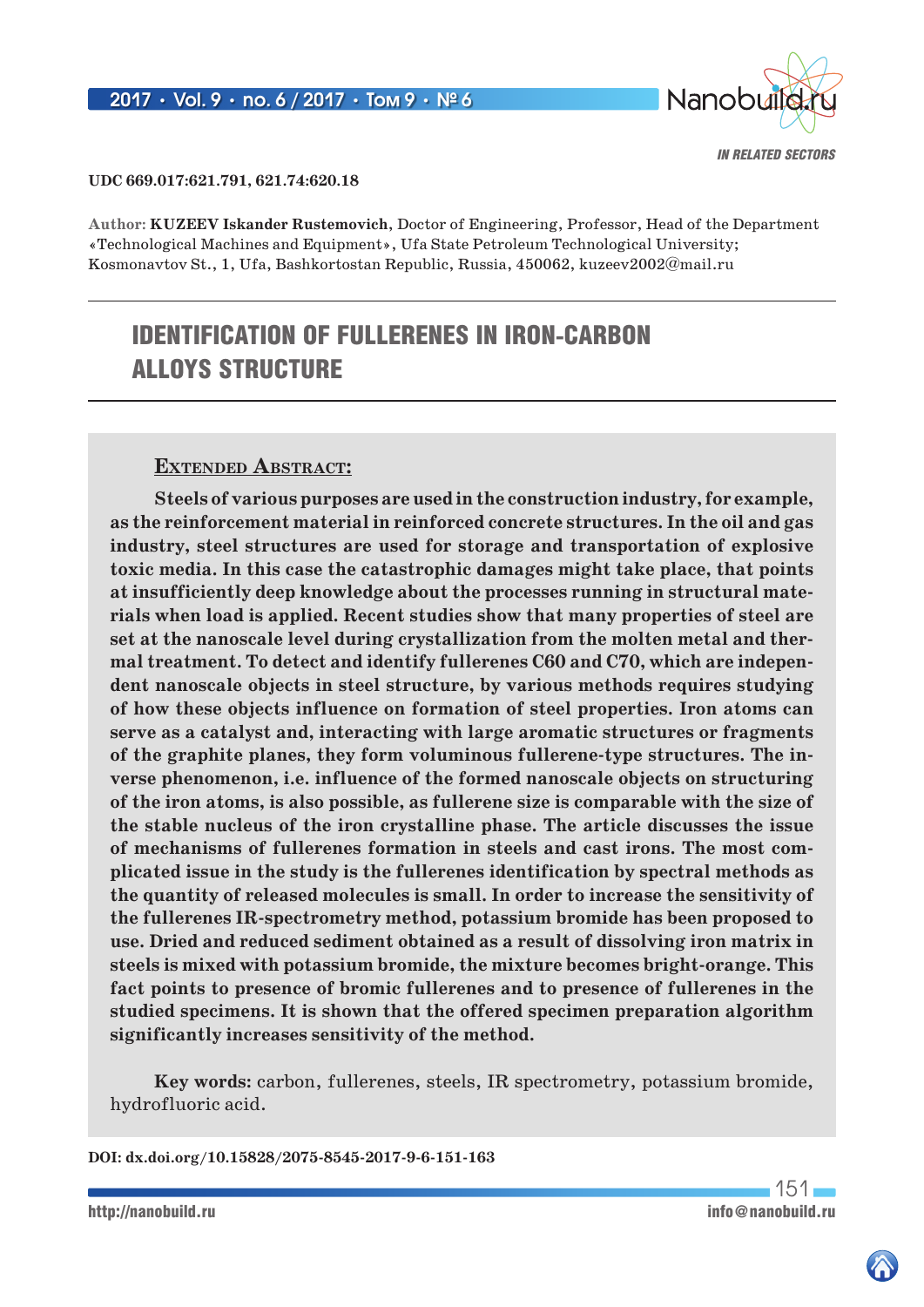

*IN RELATED SECTORS*

### **Machine-readable information on CC-licenses (HTML-code) in metadata of the paper**

<a rel="license" href="http://creativecommons.org/licenses/by/4.0/"><img alt="Creative Commons License" style="border $width:0" \label{eq:1} \begin{minipage}[t]{0.9\linewidth} \width: \begin{minipage}[t]{0.9\linewidth} \width: \begin{minipage}[t]{0.9\linewidth} \width: \begin{minipage}[t]{0.9\linewidth} \width: \begin{minipage}[t]{0.9\linewidth} \width: \begin{minipage}[t]{0.9\linewidth} \width: \begin{minipage}[t]{0.9\linewidth} \width: \begin{minipage}[t]{0.9\linewidth} \width: \begin{minipage}[t]{0.9\linewidth} \width: \begin{minipage}[t]{0.9\linewidth} \width: \begin{minipage}[t]{0.9\linewidth} \width: \begin{minipage}[t]{0.$ terms/" href="http://purl.org/dc/dcmitype/Text" property="dct:title" rel="dct:type">Identification of fullerenes in ironcarbon alloys structure. </span> by <a xmlns:cc="http://creativecommons.org/ns#" href="Nanotehnologii v stroitel'stve = Nanotechnologies in Construction. 2017, Vol. 9, no. 6, pp. 151–163. DOI: dx.doi.org/10.15828/2075-8545-2017-9-6-151-163." property="cc:attributionName" rel="cc:attributionURL">Kuzeev I.R. </a> is licensed under a <a rel="license" href="http:// creativecommons.org/licenses/by/4.0/">Creative Commons Attribution 4.0 International License</a>.<br/>>br/>> />Based on a work at <a xmlns:dct="http://purl.org/dc/terms/" href=" http://nanobuild.ru/en\_EN/nanobuild-6-2017/" rel="dct:source"> http://nanobuild.ru/en\_EN/nanobuild-6-2017/</a>.<br />>/>>Permissions beyond the scope of this license may be available at <a xmlns:cc="http://creativecommons.org/ns#" href="kuzeev2002@mail.ru" rel="cc:morePermissions">kuzeev2002@mail.  $ru$ .

## *References:*

- 1. *Vlasov V.A.* Inventions in the field of nanotechnologies provide improvement of strength and service life of structures made of metal, composite polymer and metal-polymer materials Nanotehnologii v stroitel'stve = Nanotechnologies in Construction. 2014, Vol.6, no. 1. pp. 68–90 (In Russian).
- 2. *Vlasov V.A.* Inventions in the field of nanotechnologies significantly improve operational properties off concrete, polymers, metals and other materials Nanotehnologii v stroitel'stve = Nanotechnologies in Construction. 2014, Vol.6, no. 3, pp. 77–95. (In Russian).
- 3. *Kondakov A.I., Mikhaleva Z.A., Tkachev A.G., Popov A.I., Gorsky S.Yu.* Modification of construction composite matrix by functionalized carbon nanotubes Nanotehnologii v stroitel'stve = Nanotechnologies in Construction. 2014, Vol. 6, no. 4, pp. 31–44. (In Russian).
- 4. *Zakirnichnaya M.M., Kuzeev I.R., Tkachenko O.I.* Obrazovanie fullerenov v processe diffuzii ugleroda v strukturu stali [Fullerenes formation in the process of carbon diffusion to the steel structure]. Izvestija vysshih uchebnyh zavedenij. Neft' i gaz. [News of higher educational institutions. Oil and gas]. 2012.  $\mathbb{N}^{\circ}$  2. p. 112–119. (In Russian).
- 5. *Guliaev A.P.* Metallovedenie [Extractive metallurgy]. Moscow, Metallurgija [Metallurgy], 1986. 544 p. (In Russian).
- 6. *Gubenko S.I.* K voprosu o sinteze almaza [To the issue of diamond synthesis]. Materialovedenie i termicheskaja obrabotka metallov [Materials study and thermal treatment of metals]. 1994. № 3. p. 37. (In Russian).

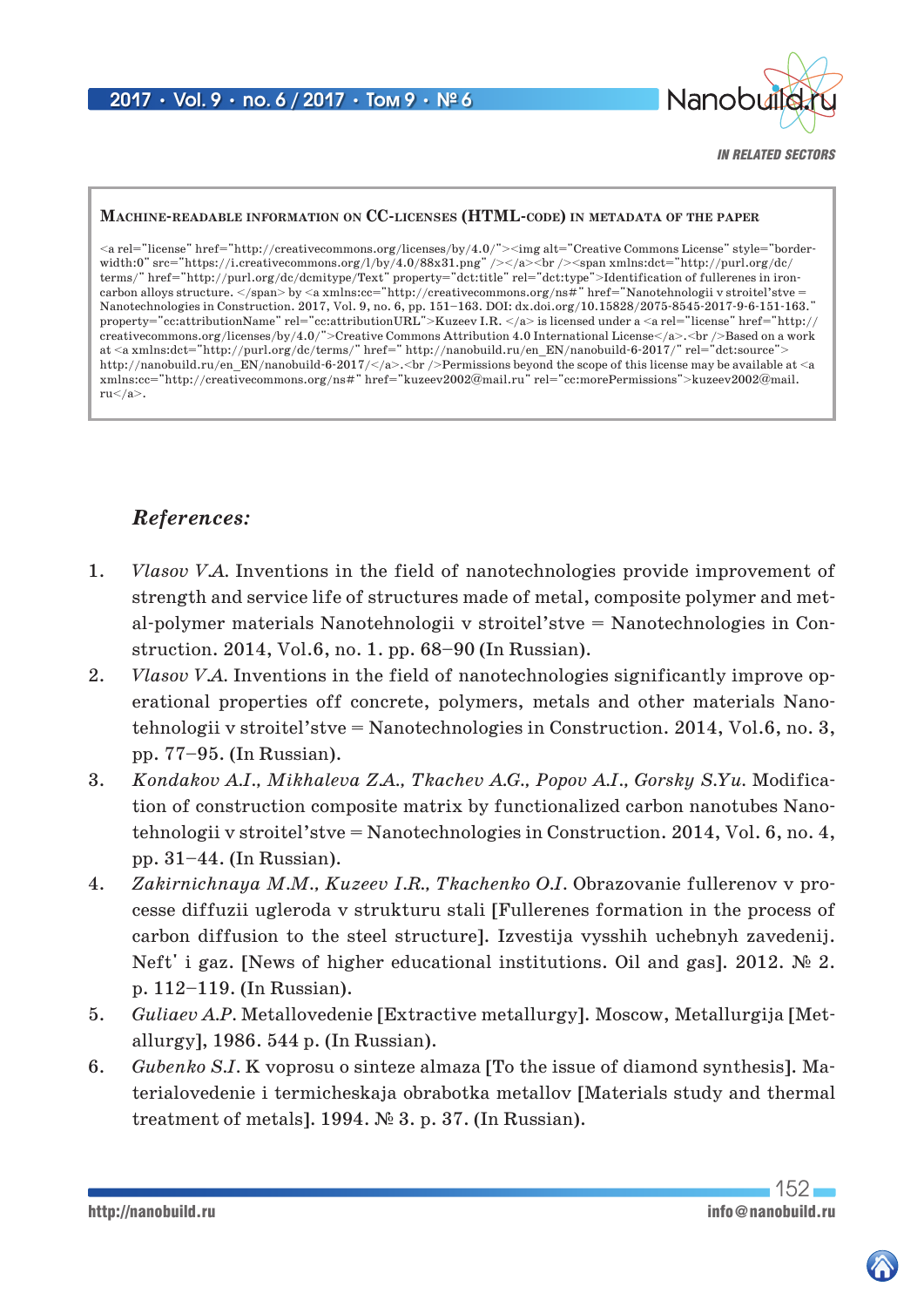

*IN RELATED SECTORS*

- 7. *Zhukov A.A., Snezhnoy R.L., Davydov S.V.* Ob obrazovanii kompaktnogo grafita v chugune [On formation of compact graphite in cast iron]. Materialovedenie i termicheskaja obrabotka metallov [Materials study and thermal treatment of metals]. 1981. № 9. p. 21. (In Russian).
- 8. *Kimstach G.M., Utaev A.A., Molodtsova T.S. Kimstach G.M.* Ob obrazovanii karbina v Fe–C splavah [On formation of carbyne in Fe–C alloys]. Materialovedenie i termicheskaja obrabotka metallov [Materials study and thermal treatment of metals]. 1988. № 4. p. 9–12. (In Russian).
- 9. *Kimstach G.M., Utaev A.A., Molodtsova T.S.* O sushhestvovanii karbina v strukture austenitnogo chuguna [On presence of carbyne in austenitic cast iron structure]. Materialovedenie i termicheskaja obrabotka metallov [Materials study and thermal treatment of metals]. 1991. № 2. p. 17–18. (In Russian).
- 10. *Zhukov A.A.* O formah sushhestvovanija ugleroda v chugunah [On forms of carbon existence in cast irons]. Materialovedenie i termicheskaja obrabotka metallov [Materials study and thermal treatment of metals]. 1992. № 11. p. 34. (In Russian).
- 11. *Zhukov A.A., Snezhnoy R.L., Girshovitch N.G.* Soviet research work on the liquid state on cast iron. AFS International Cast Metals Journal. 1976. № 1. p. 11–16.
- 12. *Zhukov A.A., Ramachandra Rao P.* New findings in carbon chemistry and their relation to cast iron. Indian Foundry Journal. 1994. № 6. p. 13–18.
- 13. *Gvetadze R.G., Khidasheli N.Z., Cherny V.G., Gogesashvili G.N., Svistunova Z.V.* Osobennosti formirovanija struktury vysokoprochnyh deformiruemyh chugunov [Peculiarities of high-strength deformable cast irons formation]. Litejnoe proizvodstvo [Foundry]. 1990. № 3. p. 708. (In Russian).
- 14. *Lipson H*. The crystal structure of cementite Fe<sub>2</sub>C / H. Lipson, N.J. Petch // Iron and Steel Institute. Vol. 142. № 1. p. 95–106. (In Russian).
- 15. *Gavrilyuk V.G.* Raspredelenie ugleroda v stali [Distribution of carbon in steel]. Kyiv, Naukova dumka, 1987. 207 p. (In Russian).
- 16. *Rakhmanov N.Ya., Sirenko A.F., Balarev S.A.* Teplovoe rasshirenie cementita zajevtektoidnogo zhelezouglerodistogo splava [Thermal expansion of hypereutectoid iron-carbon alloy cementite]. Materials study and thermal treatment of metals. 1997. № 1. p. 6–11. (In Russian).
- 17. *Arzamasov B.N.* Materialovedenie [Materials study]. Moscow, Mashinostroenie [Mechanical engineering], 1986. 394 p. (In Russian).
- 18. *Zakirnichnaya M.M.* Obrazovanie fullerenov v uglerodistyh stalyah i chugunah pri kristallizacii i termicheskih vozdejstviyah [Fullerene formation of in carbon steels and cast irons during crystallization and thermal influences]. Ufa, Publishing house «Gilem», 2002. 180 p. (In Russian).

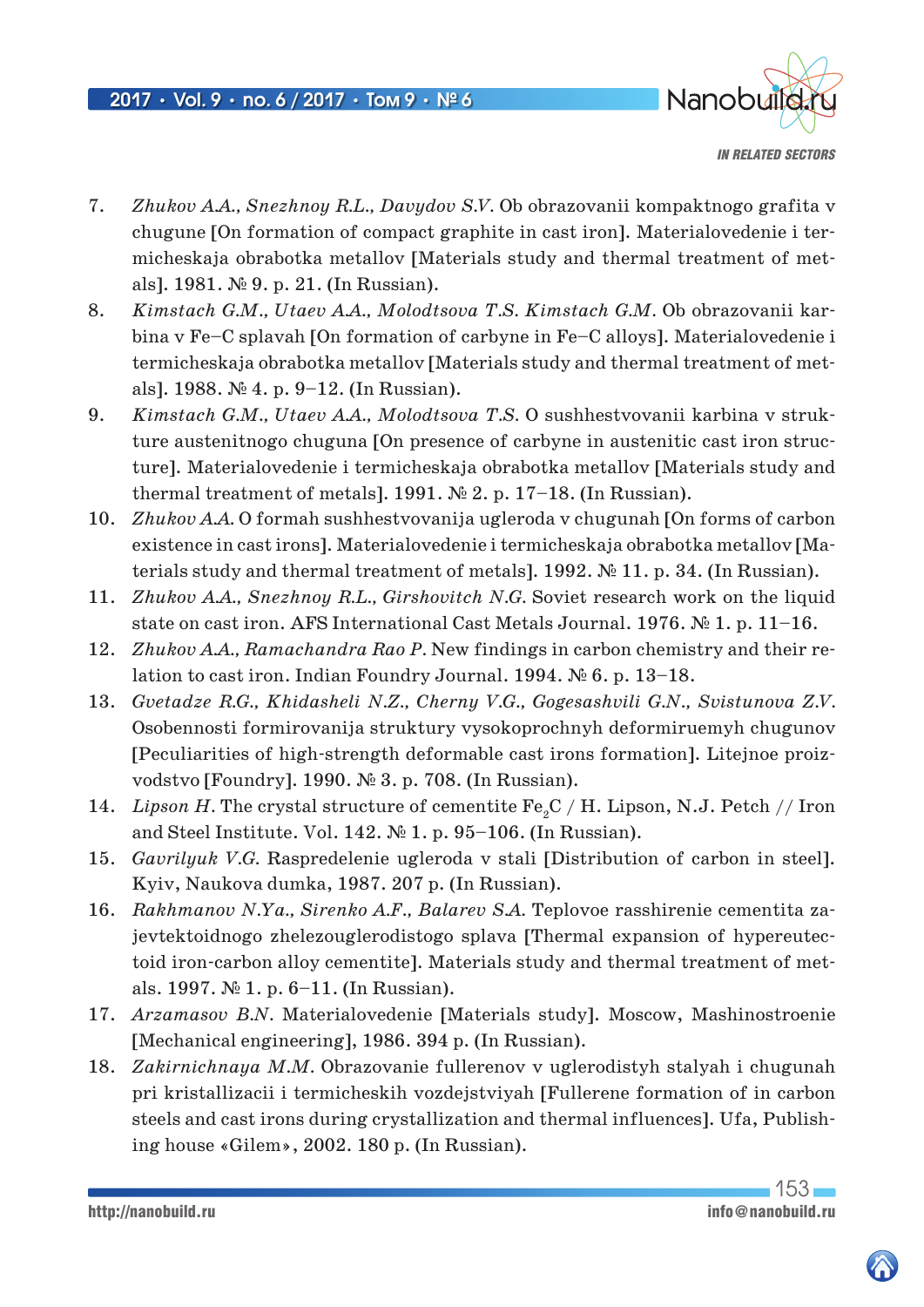

*IN RELATED SECTORS*

- 19. *Kuzeev I.R., Popova S.V., Savicheva Yu.N.* Issledovanie uglerodnyh form v zhelezouglerodistyh splavah [Study of carbon molds in iron-carbon alloys]. Geologija. Izvestija Otdelenija nauk o Zemle i prirodnyh resursah AN RB [Geology. News of Department of Earth sciences and natural resources Academy of Sciences of the Republic of Bashkortostan]. 2009. № 14. p. 135–136. (In Russian).
- 20. *Domrachev G.A., Lazarev A.I., Kaverin B.S., Egorochkin A.N., Obyedkov A.M., Domracheva E.G., Domracheva L.G., Marki G.V., Huipe Nava E., Sorokin A.A., Suvorova O.N., Karnatsevich V.L., Kirillov A.I., Zakurazhnov A.A.* Rol' ugleroda i metalla v samoоrganizacii sistemy zhelezo – uglerod pri razlichnom soderzhanii komponentov [Role of carbon and metal in self-ogranization of iron-carbon system with various content of components]. Fizika tverdogo tela [Physics of the Solid State]. 2004. V. 46. Issue 10. p. 1901–1915. (In Russian).
- 21. *Bekhterev A.N.* Spektroskopija kolebatel'nyh sostojanij v sredah na osnove kondensirovannogo ugleroda i nanougleroda [Spectroscopy of vibrational states in condenced carbon and nanocarbon based media]. Abstract of a thesis for Doctorate degree in Physics and Mathematics. S. Petersburg, 2007. 40 p. (In Russian).
- 22. *Kuzeev I.R., Popova S.V., Vasiliev A.N., Shemagonova E.V.* Uglerod v strukture zheleznoj matricy i ego vlijanie na jekspluatacionnye svojstva konstrukcionnyh stalej [Carbon in the structure of iron matrix and its influence on the operational properties of structural steels]. Upravlenie kachestvom v neftegazovom dele [Quality Management in Oil and Gas Engineering]. 2010. № 1. p. 30–33. (In Russian).

**Dear colleagues! The reference to this paper has the following citation format:**

*Kuzeev I.R.* Identification of fullerenes in iron-carbon alloys structure. Nanotehnologii v stroitel'stve = Nanotechnologies in Construction. 2017, Vol. 9, no. 6, pp. 151–163. DOI: dx.doi.org/10.15828/2075-8545-2017-9-6-151-163. (In Russian).

154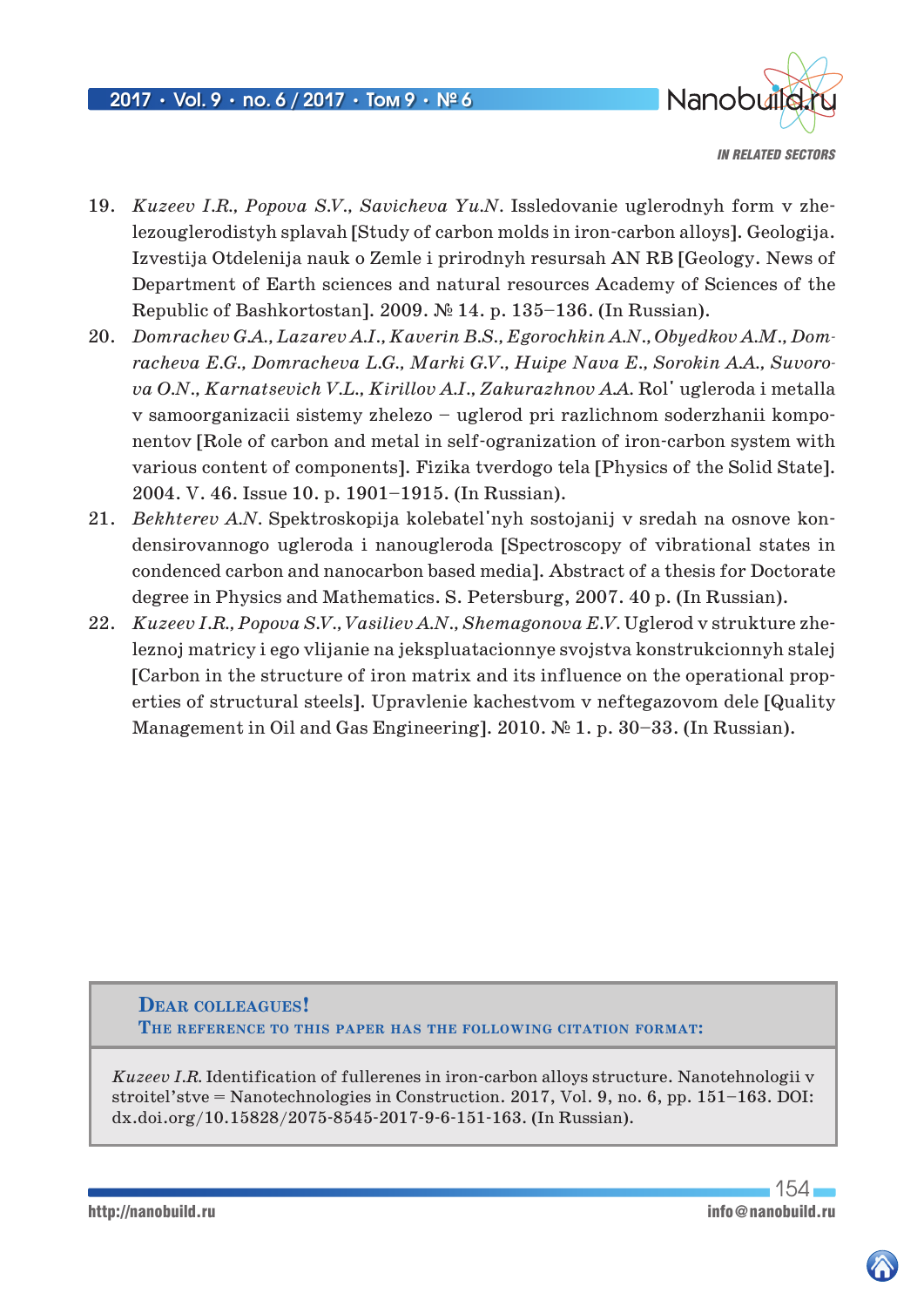

### **УДК 669.017:621.791, 621.74:620.18**

**Автор: КУЗЕЕВ Искандер Рустемович**, д.т.н., проф., зав. каф. «Технологические машины и оборудование» ФГБОУ ВО «УГНТУ»; ул. Космонавтов 1, г. Уфа, Россия, 450062, kuzeev2002@mail.ru

# ИДЕНТИФИКАЦИИ ФУЛЛЕРЕНОВ В СТРУКТУРЕ ЖЕЛЕЗОУГЛЕРОДИСТЫХ СПЛАВОВ

### **АннотАция к стАтье (Авторское резюме, реферАт):**

**В строительной индустрии широко применяются стали различного назначения, например, в качестве армирующего материала в железобетонных конструкциях. В нефтегазовой отрасли используются стальные сооружения для хранения и транспортировки взрывоопасных токсичных сред. При этом случаются катастрофические разрушения, которые указывают на недостаточно глубокие знания о процессах, происходящих в конструкционных материалах в процессе их нагружения. Исследования последних лет указывают на то, что многие свойства сталей закладываются на наноуровне при кристаллизации из расплава и термической обработке. Обнаружение и идентификация различными методами фуллеренов С60 и С70, которые являются самостоятельными нанообъектами в структуре железа, требует изучения влияния этих объектов на формирование свойств сталей. Атомы железа могут выступать в качестве катализатора и, взаимодействуя с крупными ароматическими структурами или фрагментами графитовых плоскостей, формируют объемные структуры типа фуллеренов. При этом возможно и обратное явление: влияние образовавшихся нанообъектов на структурирование атомов железа, поскольку размер фуллеренов сопоставим с размером устойчивого зародыша кристаллической фазы железа. В работе обсуждается вопрос о механизмах образования фуллеренов в сталях и чугунах. Наиболее сложной проблемой в исследованиях является идентификация фуллеренов спектральными методами вследствие малого количества выделяемых молекул. Для повышения чувствительности метода ИК-спектрометрии фуллеренов предлагается использовать бромид калия. Высушенный и измельченный осадок, полученный в результате растворения матрицы железа в сталях, смешивается с бромидом калия, при этом смесь окрашивается в ярко оранжевый цвет. Это свидетельствует о присутствии бромистых фуллеренов и о наличии фуллеренов в исследуемых образцах. Показано, что предложенный алгоритм подготовки пробы существенно повышает чувствительность метода.**

**Ключевые слова:** углерод, фуллерены, стали, ИК-спектрометрия, бромид калия, плавиковая кислота.

**DOI: dx.doi.org/10.15828/2075-8545-2017-9-6-151-163**

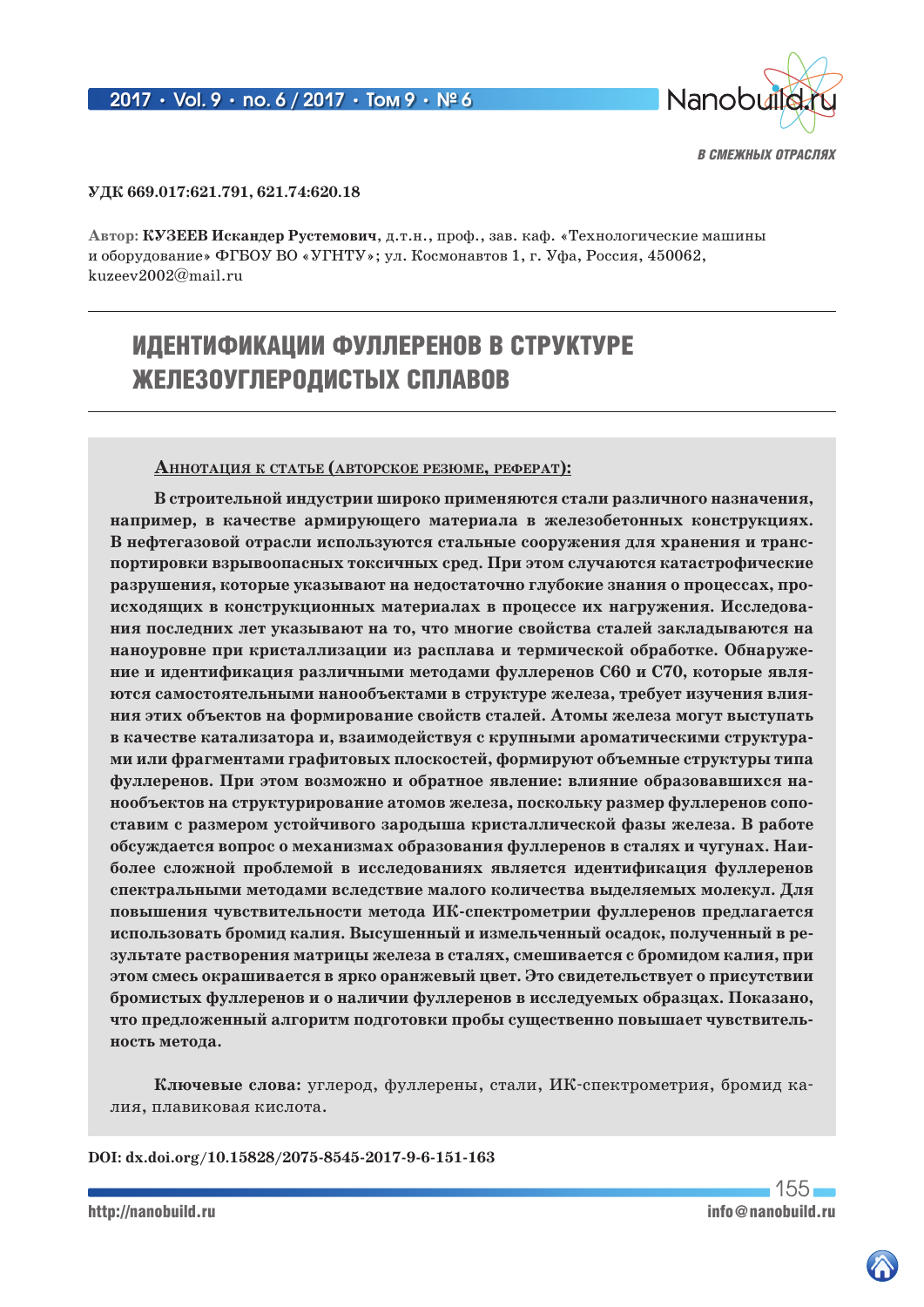

#### **МАшиночитАемАя информАция о CC-лицензии в метАдАнных стАтьи (HTML-код):**

<a rel="license" href="http://creativecommons.org/licenses/by/4.0/"><img alt="Лицензия Creative Commons" style="borderwidth:0" src="https://i.creativecommons.org/l/by/4.0/88x31.png" /></a><br />br />Произведение «<span xmlns:dct="http:// purl.org/dc/terms/" href="http://purl.org/dc/dcmitype/Text" property="dct:title" rel="dct:type">Идентификации фуллеренов в структуре железоуглеродистых сплавов </span>» созданное автором по имени <a xmlns:cc="http://creativecommons. org/ns#" href="Нанотехнологии в строительстве. – 2017. – Том 9, № 6. – С. 151–163. – DOI: dx.doi.org/10.15828/2075-8545- 2017-9-6-151-163." property="cc:attributionName" rel="cc:attributionURL">Кузеев И.Р. </a>, публикуется на условиях <a rel="license" href="http://creativecommons.org/licenses/by/4.0/">лицензии Creative Commons «Attribution» («Атрибуция») 4.0 Всемирная</a>.<br />Основано на произведении с <a xmlns:dct="http://purl.org/dc/terms/" href="http://nanobuild. ru/ru\_RU/nanobuild-6-2017/" rel="dct:source">http://nanobuild.ru/ru\_RU/nanobuild-6-2017/</a>.<br />Разрешения, выходящие за рамки данной лицензии, могут быть доступны на странице <a xmlns:cc="http://creativecommons.org/ns#" href="kuzeev2002@mail.ru" rel="cc:morePermissions">kuzeev2002@mail.ru</a>.

Стали широко применяются в строительной индустрии в каче-стве армирующего материала в железобетонных конструкциях, для изготовления элементов трубопроводных коммуникаций, лифтов и т.д. Исследователи, которые работают над улучшением качества строительных материалов, а следовательно повышением безопасности эксплуатации различных объектов, склоняются к мнению, что многие важные свойства материалов формируются на наноуровне  $[1-3]$ .

Кристаллизация железа из расплава, который образуется при реализации доменного процесса, предполагает участие углерода, поскольку и в чугунах, и в сталях углерод неизменно присутствует. Несмотря на то, что изучению сталей и чугунов посвящено множество исследований, роль углерода в формировании структуры и свойств железоуглеродистых сплавов требует дальнейшего изучения. На это указывается в работе [4]. Поскольку в коксе присутствуют различные соединения углерода, они генетически могут переходить в структуру железа и идентифицироваться как ароматические фрагменты, «взорванные глобулы», кольца и цепочки углеродных атомов, фрагменты графитовой структуры, например, коралловидной, хотя идентифицируются такие соединения, как графит и даже алмаз [5–12].

Идентифицируются также соединения железа с углеродом, которые известны под общим названием карбиды [5], например, обнаружена FeC-фаза [13]. Не всегда удается установить их химические формулы, поэтому они в совокупности обозначаются как ε-карбиды [5]. Важную роль в создании структуры сталей отводится цементиту Fe3C, который входит в структуру перлита. Существуют многочисленные экспери-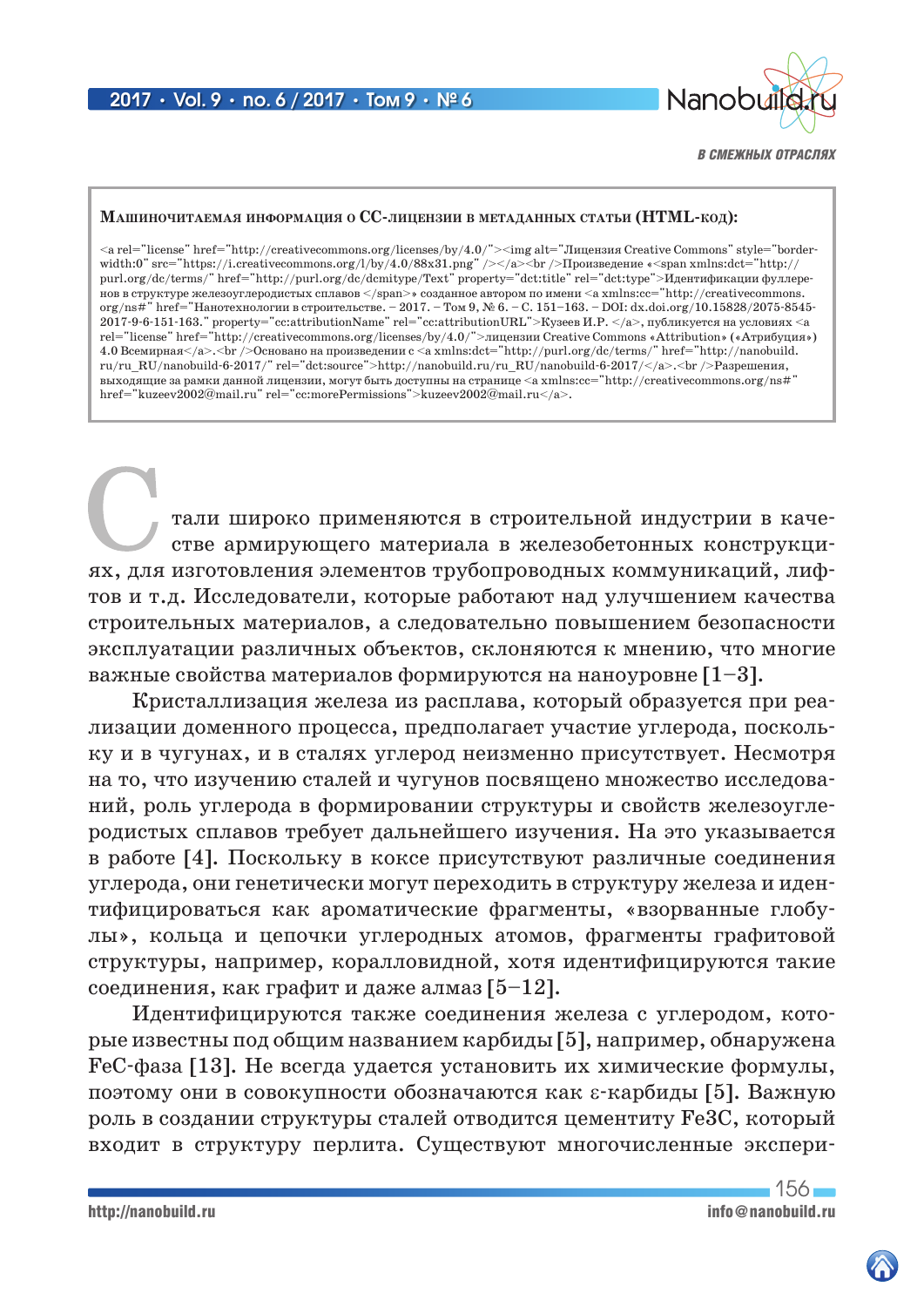

ментальные данные, свидетельствующие в пользу того, что цементит необходимо рассматривать как твердый раствор [14–17]. В работе [18] подробно рассмотрены вопросы, связанные с природой цементита. Отмечается, что в химической формуле цементита не соблюдается правило валентности; он нестабилен, вследствие чего до сих пор нет однозначного метода выделения цементита из стали. Наличие различных модификаций, которые получаются в результате термической обработки, также не подтверждает чисто химическую природу цементита, тем более, что отмечается реализация смешанной ковалентно-металлической связи, не свойственной химическому соединению [17]. Обнаружение и идентификация различными методами фуллеренов С60 и С70 в сталях и чугунах[18], с одной стороны, добавило некоторые сложности в оценке роли углерода в формировании структуры сталей и чугунов, с другой стороны, позволило с новой точки зрения взглянуть на происходящие при кристаллизации железа из расплава процессы.

Рассмотрим процесс кристаллизации из расплава. Особенности кристаллизации будут зависеть от направления и скорости съема тепла. Не вдаваясь в подробности, можно указать на то, что в большинстве случаев фронт кристаллизации будет иметь сферическую форму и распространяться будет от устойчивого зародыша кристаллической фазы. Учитывая стремление конфигурационной энтропии к минимуму, можно констатировать стремление фронта кристаллизации отталкивать примесные атомы, к которым следует отнести и атомы углерода, и оттеснять их к границам зерен. При увеличении скорости кристаллизации и изменении локальной температуры среды возможны случаи захвата примесей путем обтекания фронтом кристаллизации. Примеси могут образовывать структуры с выраженной поверхностью, при этом поверхность может служить местом образования дополнительных центров кристаллизации. В случае фуллеренов, например, они могут стать центром кристаллизации при фазовых переходах.

Обнаружение существования фуллеренов С60 и С70 в составе железоуглеродистой стали [18, 19] требует осмысления механизма их образования и определения места фуллеренов в структуре сталей и чугунов.

Атомы железа могут выступать в качестве катализатора [20] и, взаимодействуя с крупными ароматическими структурами или фрагментами графитовых плоскостей, формируют объемные структуры типа фуллеренов С60. При этом объемные структуры фуллеренов, связанные

 $157$ http://nanobuild.ru<br>
info@nanobuild.ru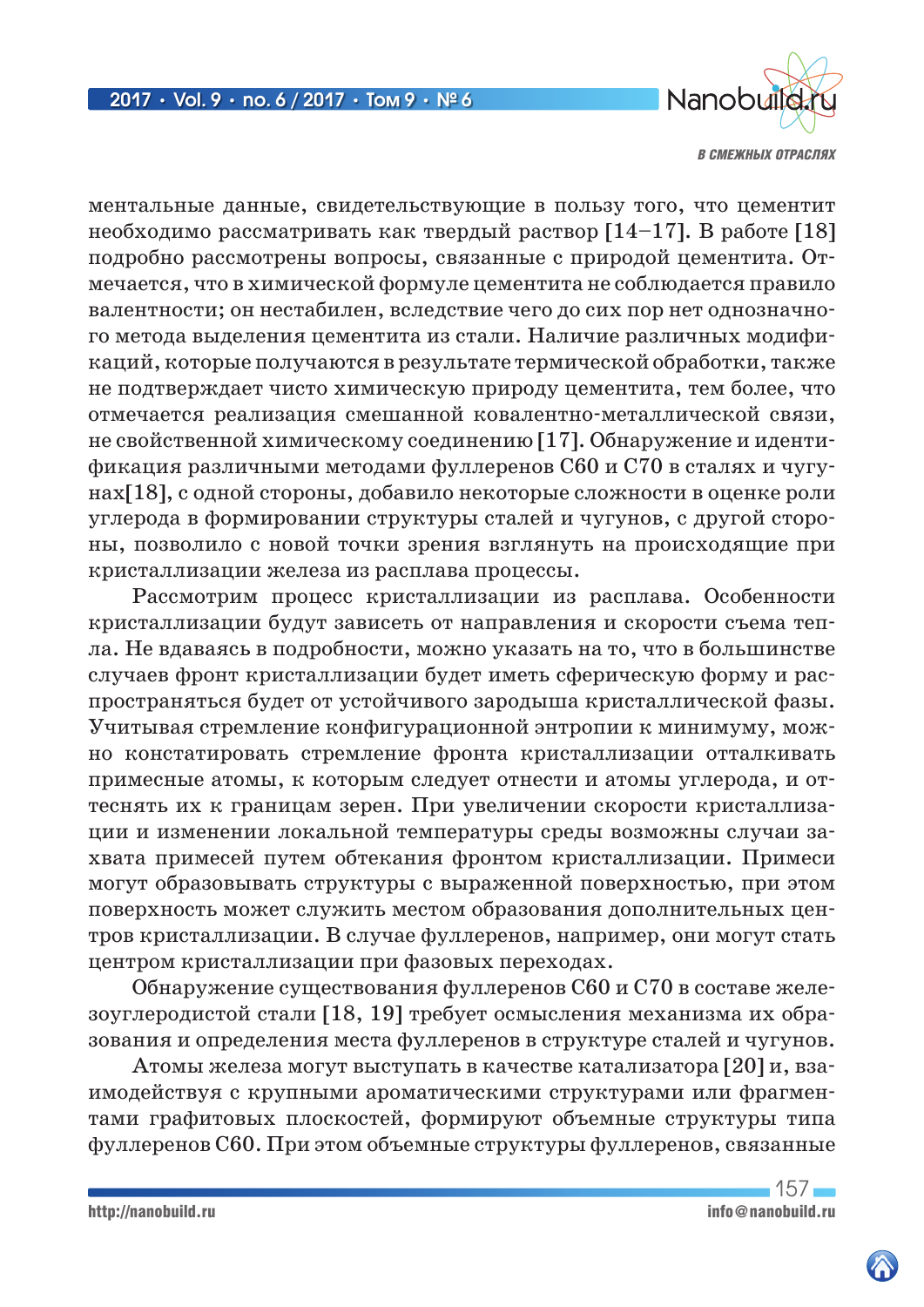

атомами железа, в различных плоскостях будут иметь характерную для решетки цементита ковалентно-металлическую связь.

Исследование фуллеренов в сталях и чугунах является трудоемким процессом, требует растворения матрицы железа, например, в плавиковой кислоте, получения осадка и экстрагирования фуллеренов. Далее следует подготовка проб для исследования с применением ИКспектрометрии. Этот процесс был использован в исследованиях [18], но требует совершенствования.

Поскольку фуллерены обладают высокой симметрией, спектр инфракрасного поглощения достаточно беден, что упрощает их идентификацию. Экстракцию фуллеренов проводят с помощью неполярного растворителя, например, толуолом с дальнейшим концентрированием вещества жидкостной хроматографией. Однако количество выделенного вещества может оказаться вне зоны чувствительности приборов.

Недостатком существующих методов идентификации фуллеренов является также то, что присутствующие в образце эндоэдральные металлофуллерены и фторпроизводные фуллеренов полимеризуются и существенно снижают эффективность экстракции из твердой пробы. В связи с этим возникают трудности при количественном выделении фуллеренов, которые необходимо преодолевать для повышения чувствительности метода анализа спектров.

Предлагаемый метод основан на эффекте интенсивного окрашивания смеси фуллеренов и бромида калия. Возникающий коллоидный раствор в водной среде дает ярко оранжевую окраску. Интенсивность окраски изменяется в зависимости от содержания фуллеренов и позволяет сравнивать получаемые пробы на их содержание.

Поскольку известно, что соли переходных металлов катализируют реакции взаимодействия галогенов с фуллеренами, то образование бромистых фуллеренов в составе железоуглеродистого сплава должно проходить более интенсивно.

При обработке HF образцов металла образуется растворимый в воде осадок фторида железа желто-зеленого цвета и твердые включения углерода, который можно идентифицировать как фуллерены или графит.

Высушенный и измельченный осадок смешивается с бромидом калия, при этом смесь окрашивается в ярко оранжевый цвет. Это свидетельствует о присутствии бромистых фуллеренов и о наличии фуллеренов в исследуемых образцах.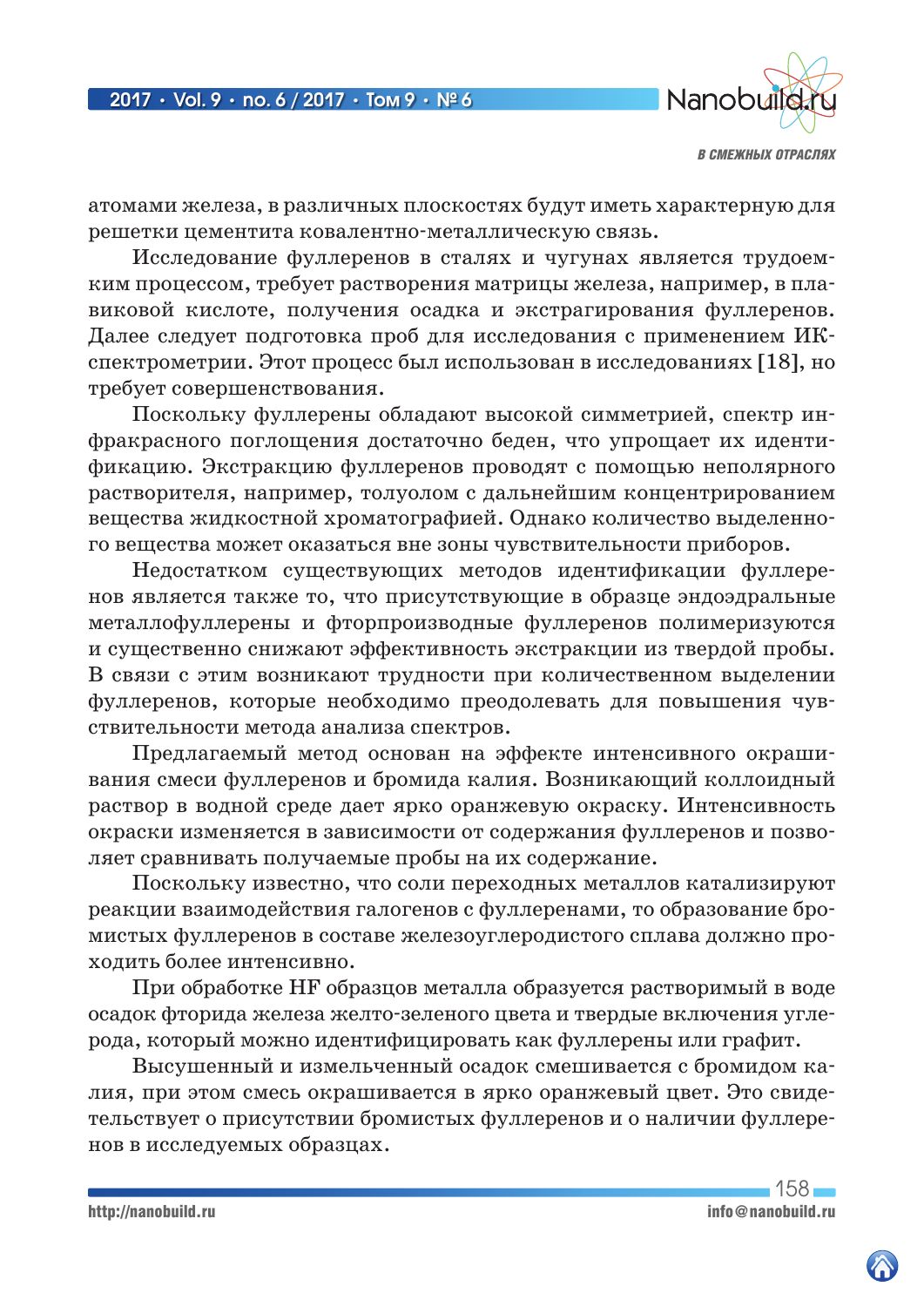

# 2017 **•** Vol. 9 **•** no. 6 / 2017 **•** Том 9 **•** № 6

*В СМЕЖНЫХ ОТРАСЛЯХ*



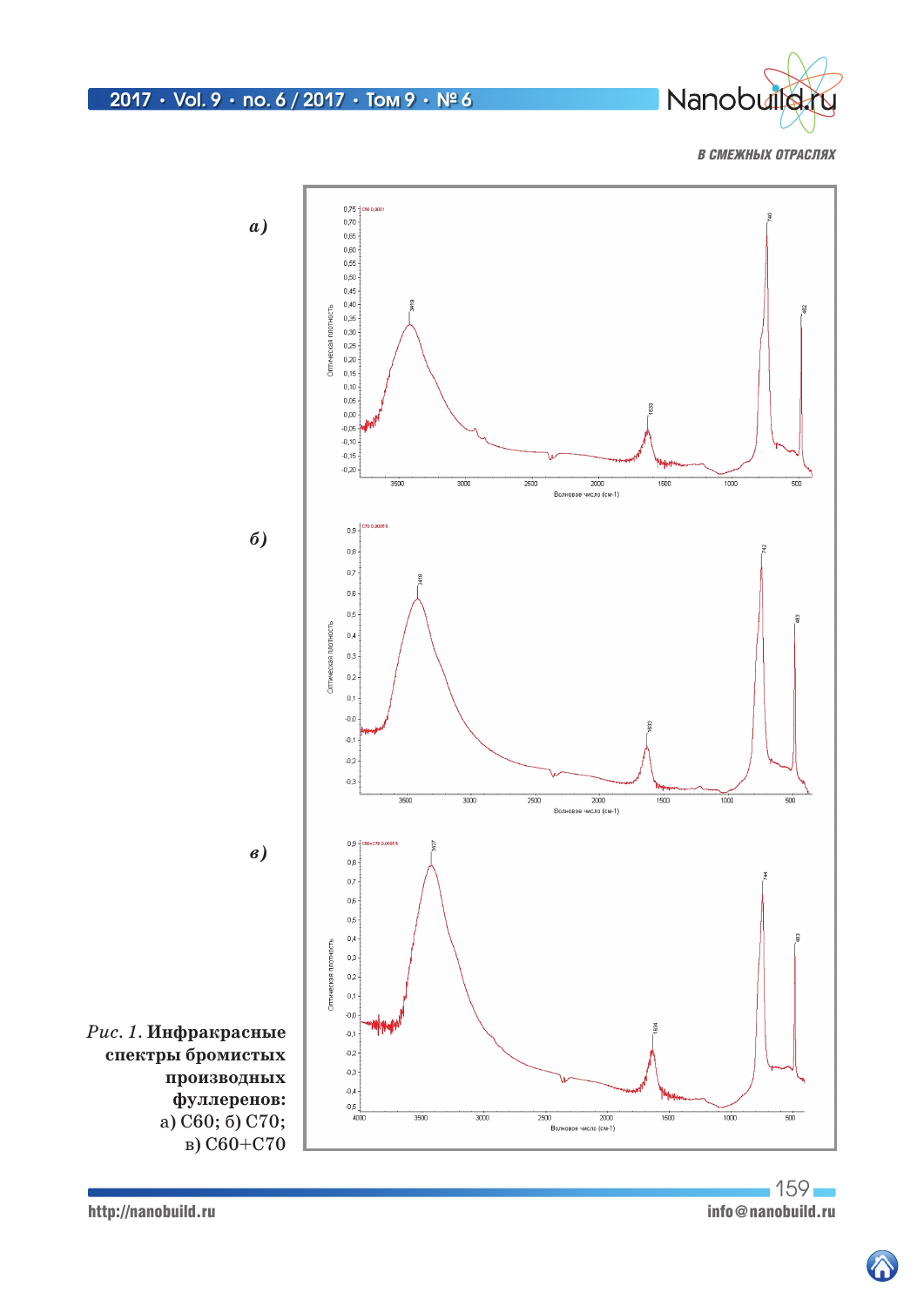

Образование бромистых фуллеренов резко повышает чувствительность спектрального анализа вследствие изменения симметрии фуллереновой молекулы и ее массы.

Для калибровки прибора готовились эталонные образцы фуллеренов чистотой 99,7%, которые провзаимодействовали с бромидом калия.

Спектры бром производных фуллеренов С60 и С70 показаны на рис. 1.



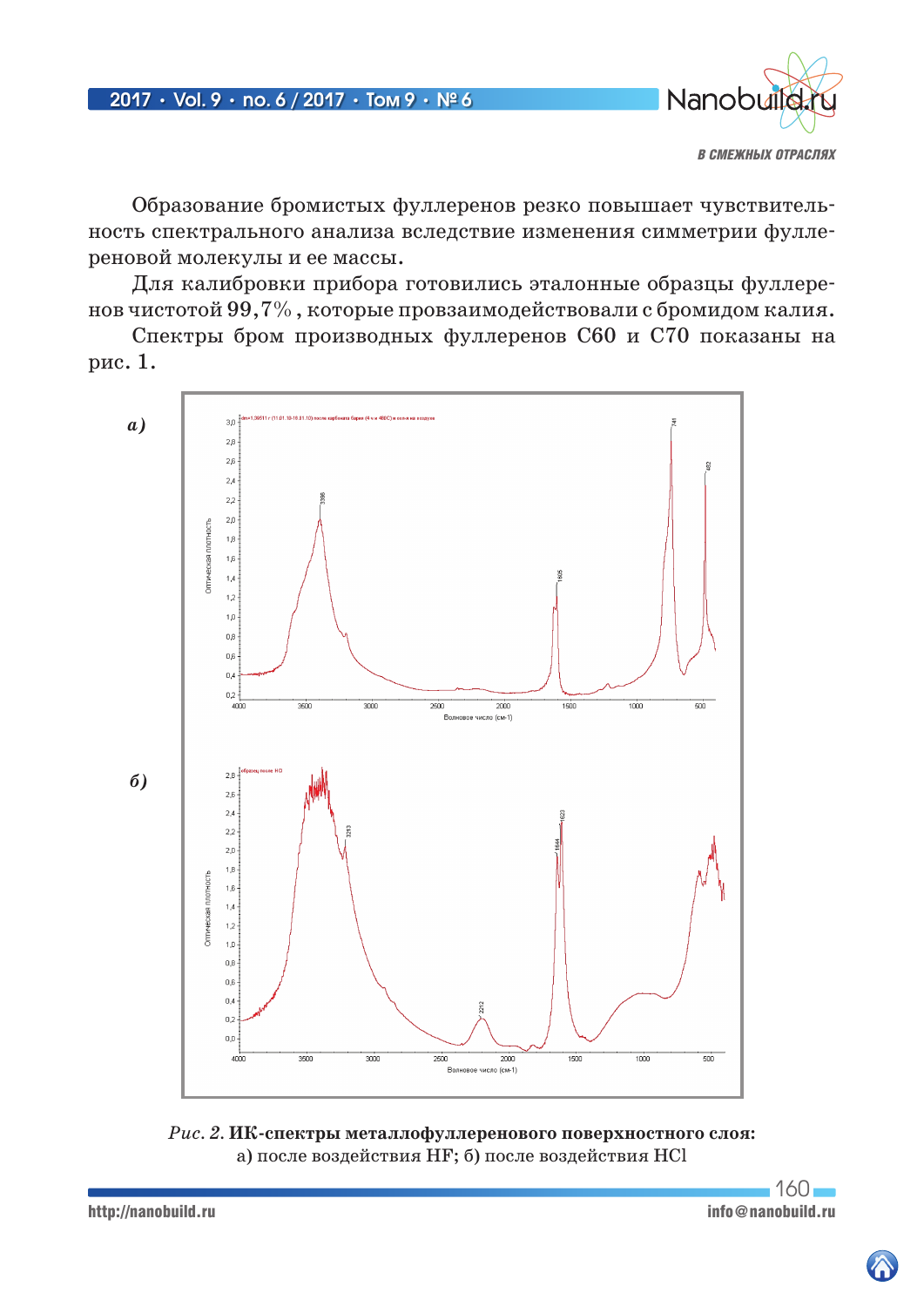

Анализ спектров показал, что имеют место интенсивные пики на частотах 482 и 742 см<sup>-1</sup>. В низкочастотной области спектра молекулы С60 и С70 возникают пики вследствие колебаний совпадающих по частотным характеристикам для обоих фуллеренов. Проявляется широкий пик гидроксильной группы (частоты  $3400 - 3420$  cm<sup>-1</sup>), связанный с адсорбированием влаги из воздуха, и пик на частоте  $1632 \text{ cm}^{-1}$ , указывающий на взаимодействие фуллерена с кислородом [21]. Можно также отметить, что сравнение спектров указывает на большую реакционную способность бромистых фуллеренов по отношению к кислороду, чем чистых фуллеренов.

Соляная кислота разрушает фуллерены из-за высокой реакционной способности образующихся хлорпроизводных фуллеренов с кислородом воздуха. На рис. 2 представлены спектры металлофуллеренового поверхностного слоя стали 20 после воздействия плавиковой и соляной кислот.

Исследования показали, что бромистые фуллерены в отсутствии атомов железа распадаются, а атомы железа стабилизируют эти соединения.

Таким образом, разработан алгоритм идентификации фуллеренов в структуре сталей и чугунов, который включает растворение металлической матрицы плавиковой кислотой, тщательное фильтрование осадка, сушку фильтрата, подготовку мелкодисперсного порошка [22], прессование таблеток с бромидом калия для получения тонкого прозрачного слоя, снятие спектров в области частот  $400 - 4000$  см<sup>-1</sup>. При этом чувствительность метода существенно увеличивается.

*Автор выражает благодарность к.т.н. Поповой С.В. за помощь при проведении экспериментов.*

*Исследования проводятся в Уфимском государственном нефтяном техническом университете в рамках реализации инициативного научного проекта фундаментального характера по государственному заданию образовательным учреждениям высшего образования на 2017–2019 гг. (№ 9.7294.2017/8.9 от 31.01.2017) при содействии Межвузовского центра коллективного пользования «Региональный научно-производственный комплекс «Недра»».*

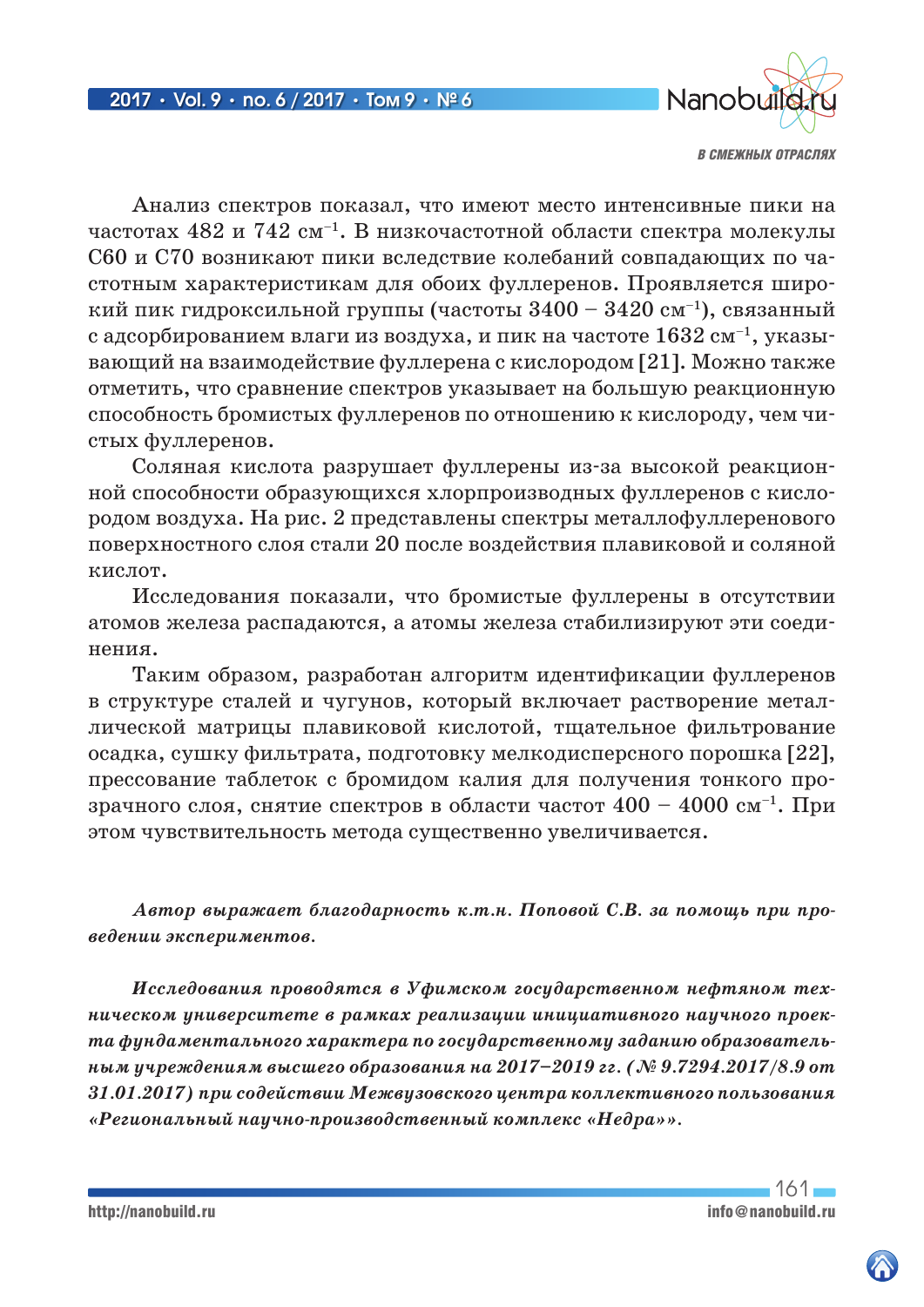

## *Библиографический список:*

- 1. *Власов В.А.* Изобретения в области нанотехнологий обеспечивают повышение прочности и ресурса конструкций из металлических, композиционных полимерных и металлополимерных материалов // Нанотехнологии в строительстве. – 2014. – Т. 6., № 1. – С. 68–90.
- 2. *Власов В.А.* Изобретения в области нанотехнологий существенно улучшают эксплуатационные свойства бетонов, полимеров, металлов и других материалов // Нанотехнологии в строительстве. – 2014. – Т. 6., № 3. – С. 77–95.
- 3. *Кондаков А.И.* Модификация матрицы строительного композита функционализированными углеродными нанотрубками / А.И. Кондаков, З.А. Михалева, А.Г. Ткачёв, А.И. Попов, С.Ю. Горский // Нанотехнологии в строительстве. – 2014.– Т. 6., № 4. – С. 31–44.
- 4. *Закирничная М.М.* Образование фуллеренов в процессе диффузии углерода в структуру стали / М.М. Закирничная, И.Р. Кузеев, О.И. Ткаченко // Известия высших учебных заведений. Нефть и газ. – 2012. – № 2. – С. 112–119.
- 5. *Гуляев А.П.* Металловедение. М.: Металлургия, 1986. 544 с.
- 6. *Губенко С.И.* К вопросу о синтезе алмаза // Материаловедение и термическая обработка металлов. – 1994. – № 3. – С. 37.
- 7. *Жуков А.А.* Об образовании компактного графита в чугуне / А.А. Жуков, Р.Л. Снежной, С.В. Давыдов // Материаловедение и термическая обработка металлов. – 1981. – № 9. – С. 21.
- 8. *Кимстач Г.М.* Об образовании карбина в Fe–C сплавах / Г.М. Кимстач, А.А. Уртаев, Т.Д. Молодцова // Материаловедение и термическая обработка металлов. – 1988. – № 4. – С. 9–12.
- 9. *Кимстач Г.М.* О существовании карбина в структуре аустенитного чугуна / Г.М. Кимстач, А.А. Уртаев, Т.Д. Молодцова // Материаловедение и термическая обработка металлов. – 1991. –  $\mathcal{N}_2$  2. – С. 17–18.
- 10. *Жуков А.А.* О формах существования углерода в чугунах // Материаловедение и термическая обработка металлов. – 1992. –  $\mathbb{N}$  11. – С. 34.
- 11. *Zhukov A.A.* Soviet research work on the liquid state on cast iron / A.A. Zhukov, R.L. Snezhnoy, N.G. Girshovitch // AFS International Cast Metals Journal. –  $1976. - N_2 1. - P. 11-16.$
- 12. *Zhukov A.A.* New findings in carbon chemistry and their relation to cast iron / Zhukov A.A., Ramachandra Rao P. // Indian Foundry Journal. – 1994. –  $\mathbb{N}_2$  6. – P. 13–18.
- 13. *Гветадзе Р.Г.* Особенности формирования структуры высокопрочных деформируемых чугунов / Р.Г. Гветадзе, Н.З. Хидашели, В.Г. Черный, Г.Н. Гогесашвили, З.В. Свистунова // Литейное производство. – 1990. – № 3. – С. 708.
- 14. *Lipson H.* The crystal structure of cementite Fe2C / H. Lipson, N.J. Petch // Iron and Steel Institute. – Vol.  $142. - N_2 1. - P. 95-106.$